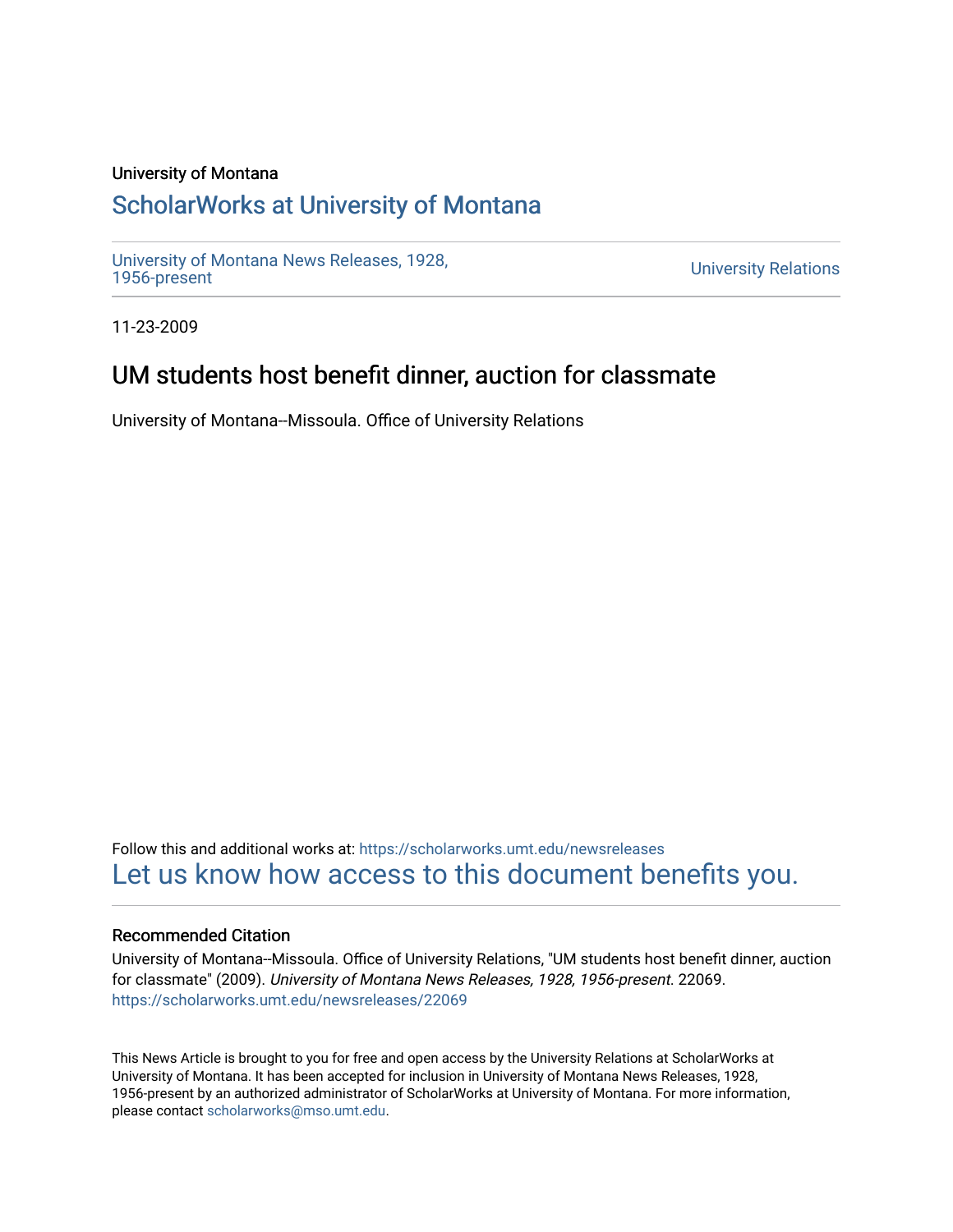

UNIVERSITY RELATIONS • MISSOULA, MT 59812 • 406.243.2522 • FAX: 406.243.4520

## EWS RELEASE

Nov. 23,2009

#### **Contact:** Becky Hefte. 507-450-7076.

# **UM STUDENTS HOST BENEFIT DINNER, AUCTION FOR CLASSMATE MISSOULA —**

University of Montana physical therapy students will hold a fundraiser Friday, Dec. 4, for their classmate Shawn Woodrum. who has been diagnosed with acute myeloid leukemia, a cancer of the blood cells.

A benefit spaghetti dinner will begin at 6 p.m. Donations for the dinner are \$5 per person or \$15 for a family. A benefit auction will take place at 7 p.m. Both events are open to the public. They will be held at the Church of Jesus Christ of Latter-day Saints, located at 3201 Bancroft St. in Missoula. All money raised at the events will go directly to Woodrum and his family.

Auction items include an underground sprinkler system, a chaperoned goose-hunting trip, golf lessons from a professional, handmade quilts, art and photography, a basketball signed by the Lady Griz, a football autographed by NFL players Vince Young and Chris Johnson, a hat autographed by Titans coach Jeff Fisher and much more.

Woodrum currently is undergoing chemotherapy in Missoula and will need to temporarily move to Utah with his wife and two young children for a bone marrow transplant. This is the second time Woodrum has battled leukemia in the past five years.

For more information, call Becky Hefte at 507-450-7076.

###